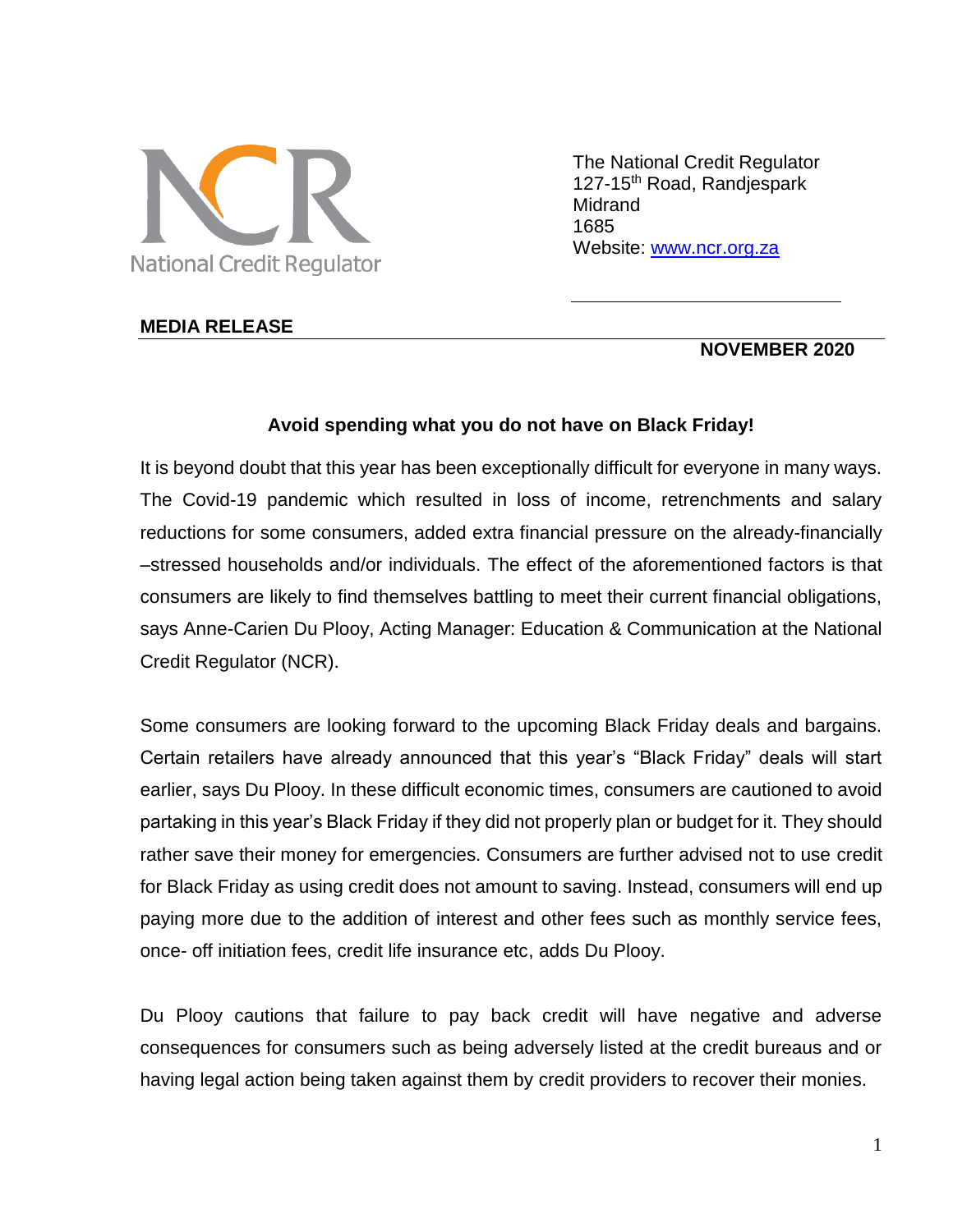Although Black Friday may be beneficial for some consumers, it may also create financial strain to those who participate without a proper budget and planning. A budget is a crucial tool which assists consumers to know whether they can afford certain deals or not.

# **Helpful tips for consumers for Black Friday:**

- Set a realistic budget of what you can afford to spend and stick to it:
- Plan and draw up a list of what you need;
- Check the items and prices before Black Friday to do a comparison on the prices and to ensure that you are getting a better deal;
- Avoid buying food on credit;
- Avoid using unregistered credit providers to get quick loans as you will pay dearly for those;
- Remember, cash is king!

### **Ends**

## **About The National Credit Regulator**

The National Credit Regulator (NCR) was established in terms of the National Credit Act 34 of 2005 (NCA) and is responsible for the regulation of the South African credit industry. The NCR is mandated with the registration of Credit Providers, Credit Bureaus, Debt Counsellors, Payment Distribution Agents, and Alternative Dispute Resolution Agents; and monitoring their conduct in compliance with the National Credit Act as amended. The National Credit Regulator offers education and protection to consumers of credit in promotion of a South African credit market that is fair, transparent, accessible and dynamic.